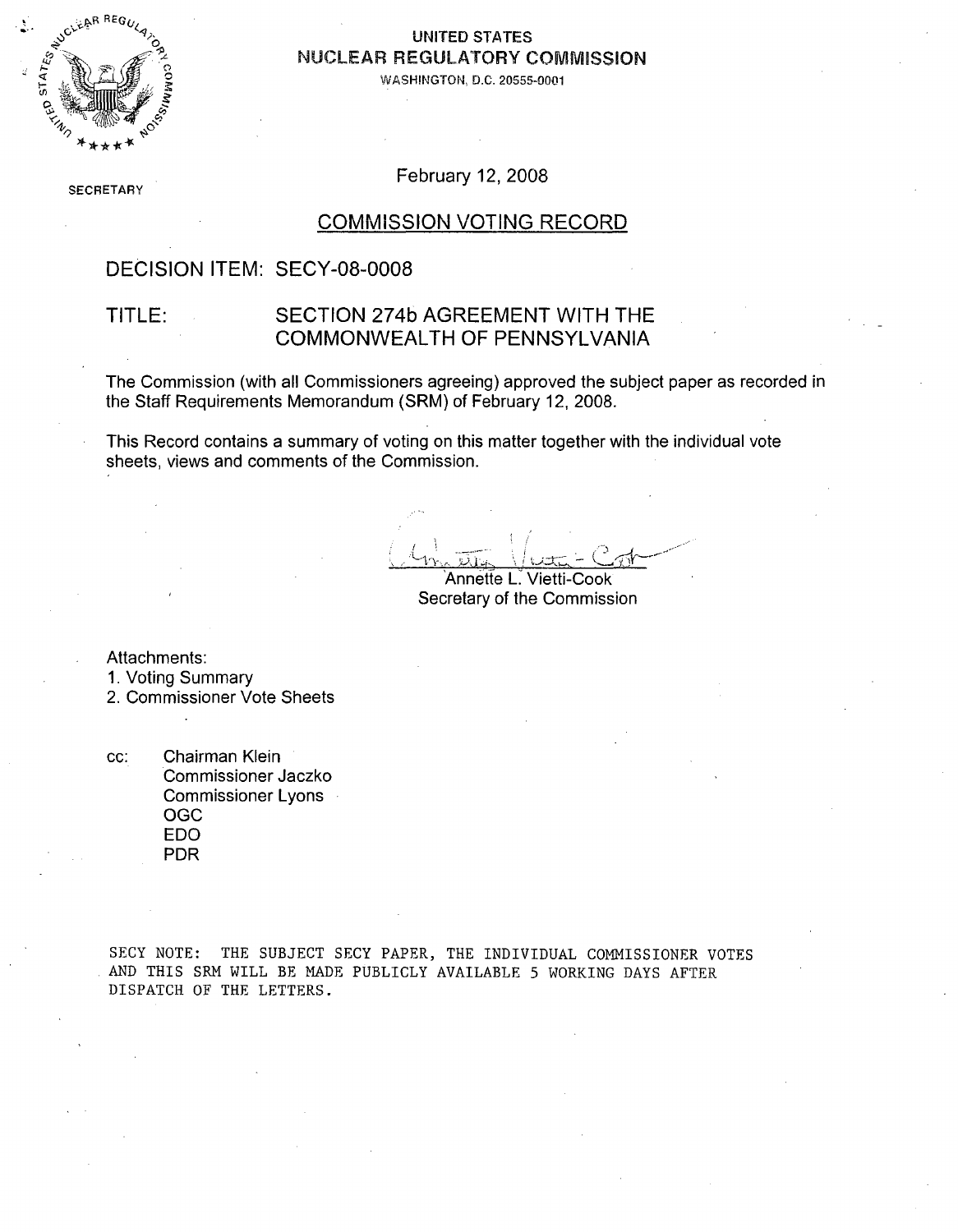### VOTING SUMMARY - SECY-08-0008

### RECORDED VOTES



### COMMENT RESOLUTION

In their vote sheets, all Commissioners approved the staff's recommendation and provided some additional comments. Subsequently, the comments of the Commission were incorporated into the guidance to staff as reflected in the SRM issued on February 12, 2008.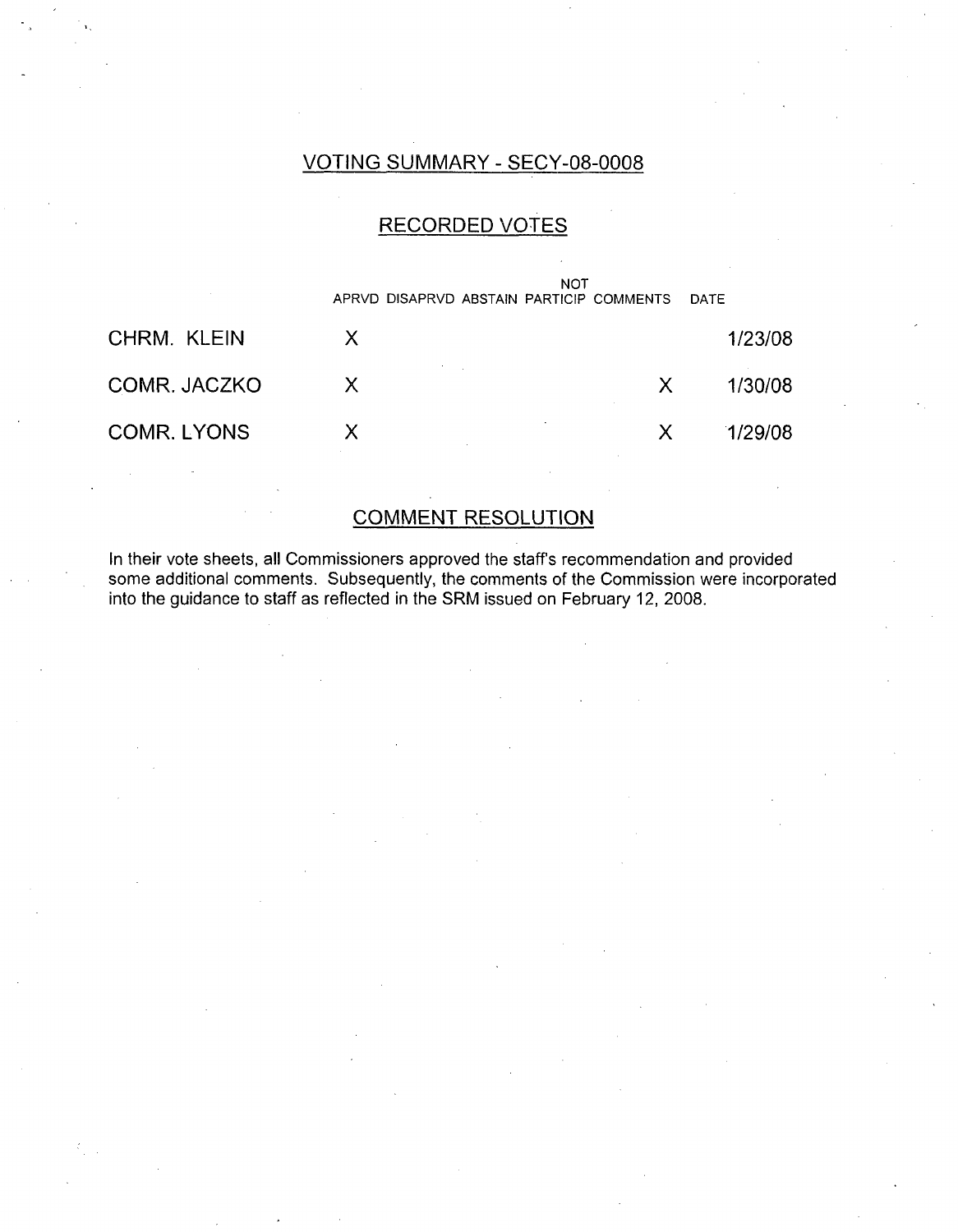# NOTATION VOTE

## RESPONSE SHEET

| TO:                      | <b>Annette Vietti-Cook, Secretary</b>                                             |  |  |  |  |
|--------------------------|-----------------------------------------------------------------------------------|--|--|--|--|
| <b>FROM:</b>             |                                                                                   |  |  |  |  |
| <b>SUBJECT:</b>          | SECY-08-0008 - SECTION 274b AGREEMENT<br>WITH THE COMMONWEALTH OF<br>PENNSYLVANIA |  |  |  |  |
| Approved X               | Disapproved _____ Abstain _____                                                   |  |  |  |  |
| <b>Not Participating</b> |                                                                                   |  |  |  |  |
| <b>COMMENTS:</b>         | Below Attached None X                                                             |  |  |  |  |

**SIGNATURE**

*V~ -3(/08*

DATE

Entered on "STARS" Yes  $\nu$  No  $\blacksquare$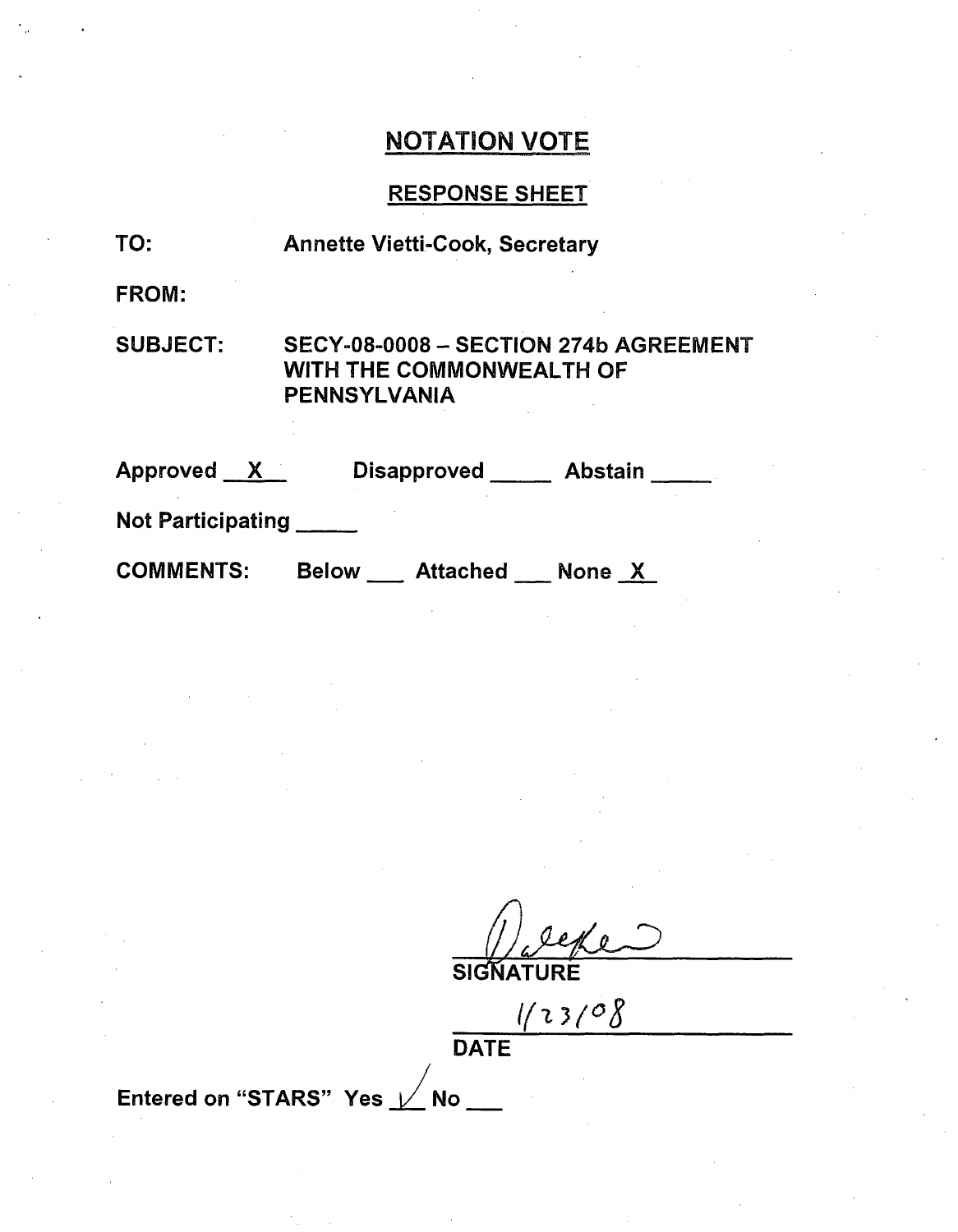# NOTATION VOTE

# RESPONSE SHEET

| TO:                      | <b>Annette Vietti-Cook, Secretary</b>                                                           |  |  |  |
|--------------------------|-------------------------------------------------------------------------------------------------|--|--|--|
| <b>FROM:</b>             | COMMISSIONER JACZKO                                                                             |  |  |  |
| <b>SUBJECT:</b>          | SECY-08-0008 - SECTION 274b AGREEMENT<br><b>WITH THE COMMONWEALTH OF</b><br><b>PENNSYLVANIA</b> |  |  |  |
| Approved $X$             | <b>Disapproved</b><br><b>Abstain</b>                                                            |  |  |  |
| <b>Not Participating</b> |                                                                                                 |  |  |  |
| <b>COMMENTS:</b>         | <b>Below</b><br><b>Attached X None</b>                                                          |  |  |  |

|             | <b>SIGNATURE</b> |   |  |  |
|-------------|------------------|---|--|--|
|             |                  | ъ |  |  |
| <b>DATE</b> |                  |   |  |  |

Entered on "STARS" Yes x No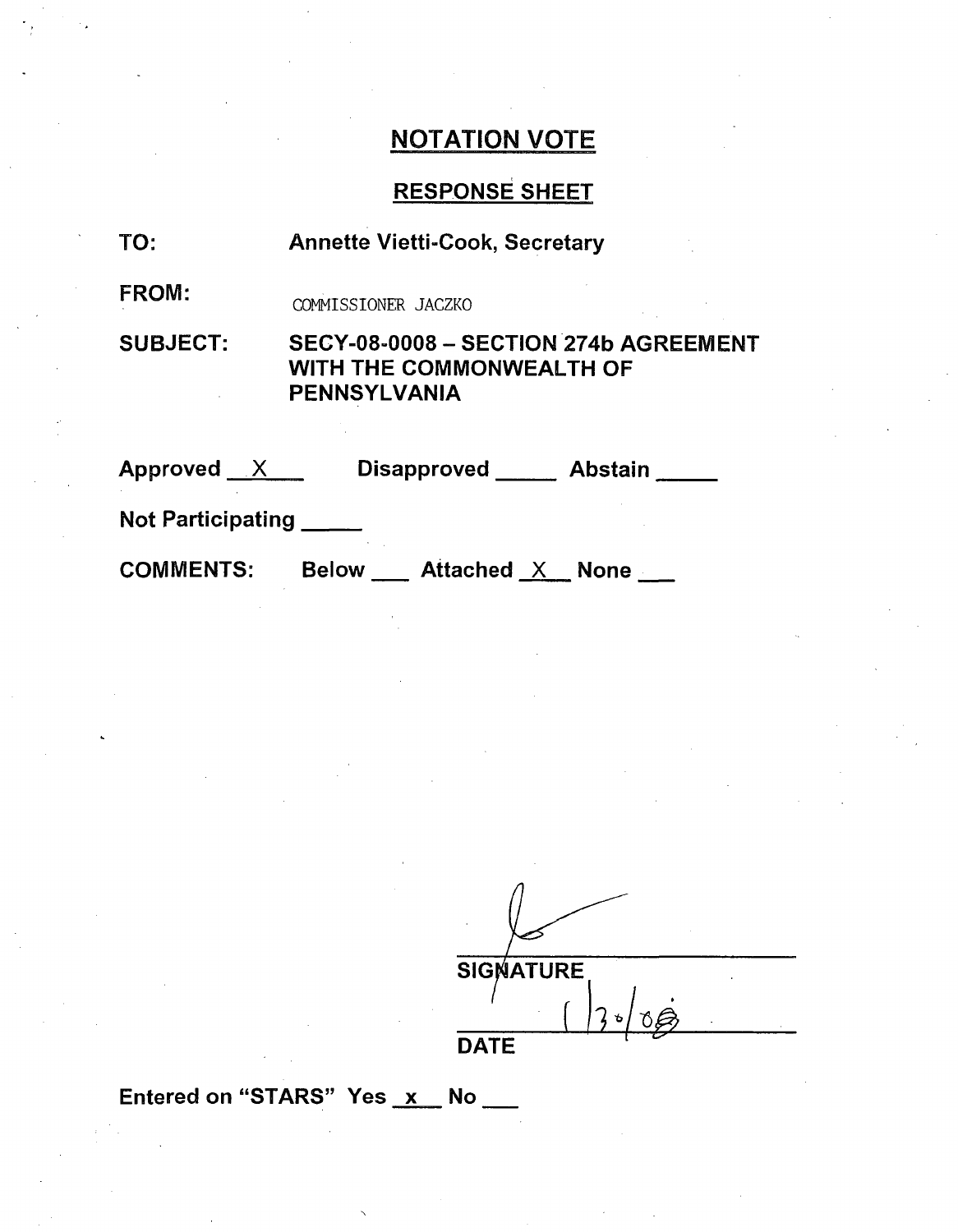#### Commissioner Jaczko's Comments on **SECY-08-0008** Section **274b** Agreement with the Commonwealth of Pennsylvania

I approve the proposed Agreement between the Nuclear Regulatory Commission and the Commonwealth of Pennsylvania pursuant to Section 274, "Cooperation With States," of the Atomic Energy Act of 1954, as amended. As part of this Agreement the Commission will discontinue its authority over certain byproduct material, source material, and special nuclear material in quantities not sufficient to form a critical mass, including land disposal of these materials compatible with the Commission's program.

The Commission, ih December 2007, issued Orders to its licensees to require fingerprinting for criminal history records checks to strengthen access requirements to radioactive materials. With the approval of this agreement, the Commonwealth will be required to implement the new fingerprinting requirements. I recognize that there has been concern over whether all Agreement States would be capable of implementing the new fingerprinting requirements. Thus, I am glad to see that the Commonwealth's Bureau of Radiation Protection (BRP) has confirmed with the NRC staff that they do not have any legal impediments to implementing the requirements for fingerprinting which will be transferred to them as part of the Agreement.

The staff, as part of its review of the Commonwealth's program, identified "that both inspectors and license reviewers needed additional training in the medical area." I believe the staff should, as part of the implementation plan, ensure that the Commonwealth's BRP takes the appropriate steps to train its inspectors and license reviewers. Additionally, the 'staff should not transfer the pending investigations and enforcement actions. The open investigations and enforcement actions should be completed by the staff and the staff should keep the BRP informed of its actions as these issues are resolved.

Jaczko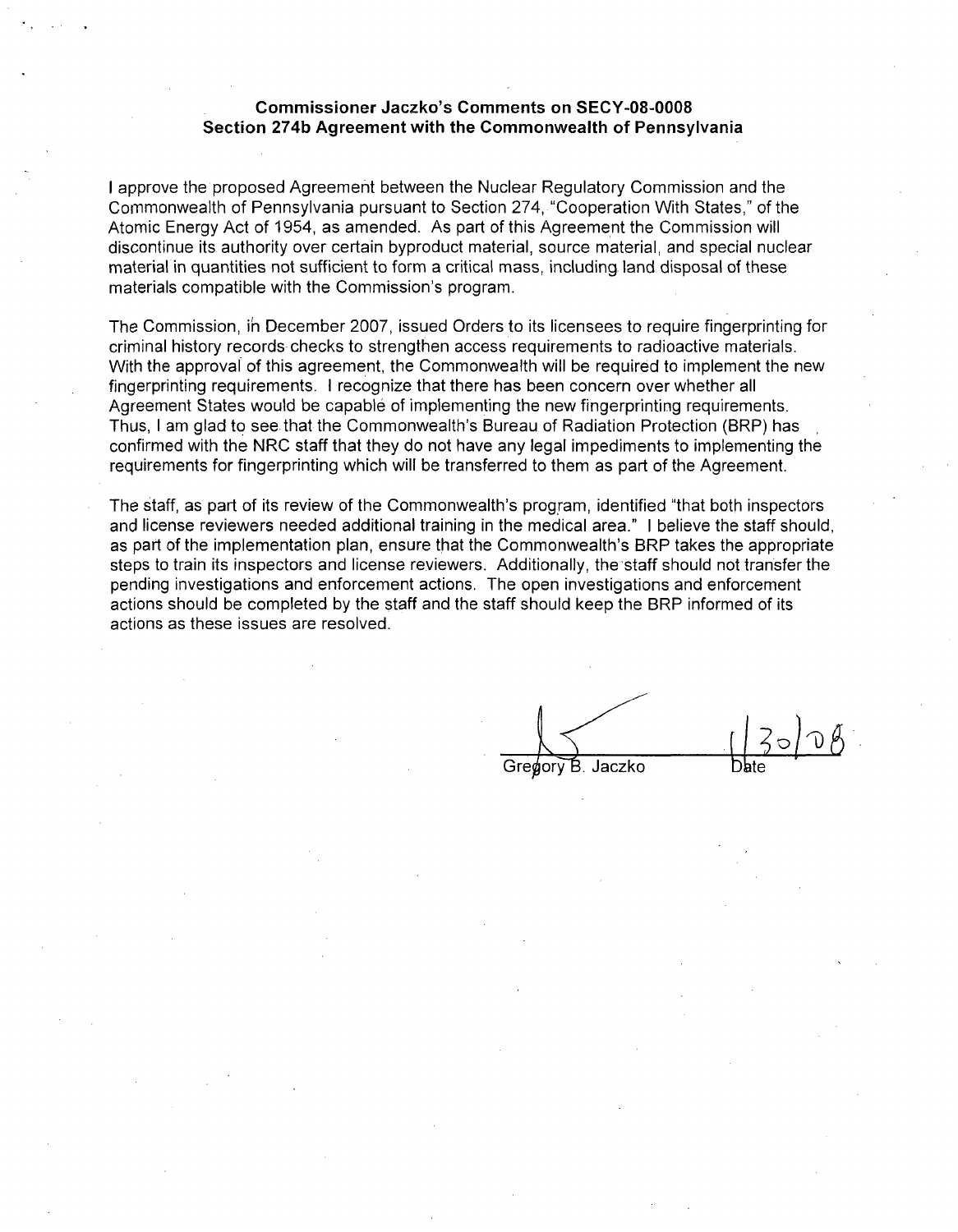## NOTATION VOTE

## RESPONSE SHEET

- TO: Annette Vietti-Cook, Secretary
- FROM: COMMISSIONER LYONS

SUBJECT: SECY-08-0008 - SECTION 274b AGREEMENT WITH THE COMMONWEALTH OF PENNSYLVANIA

| Approved                 | <b>Disapproved</b>                       | <b>Abstain</b> |
|--------------------------|------------------------------------------|----------------|
| <b>Not Participating</b> |                                          |                |
| <b>COMMENTS:</b>         | <b>Below</b><br>Attached<br>$\mathbf{X}$ | <b>None</b>    |

**SIGNATURE** 

 $29/00$ **DATE**

Entered on "STARS" Yes X No